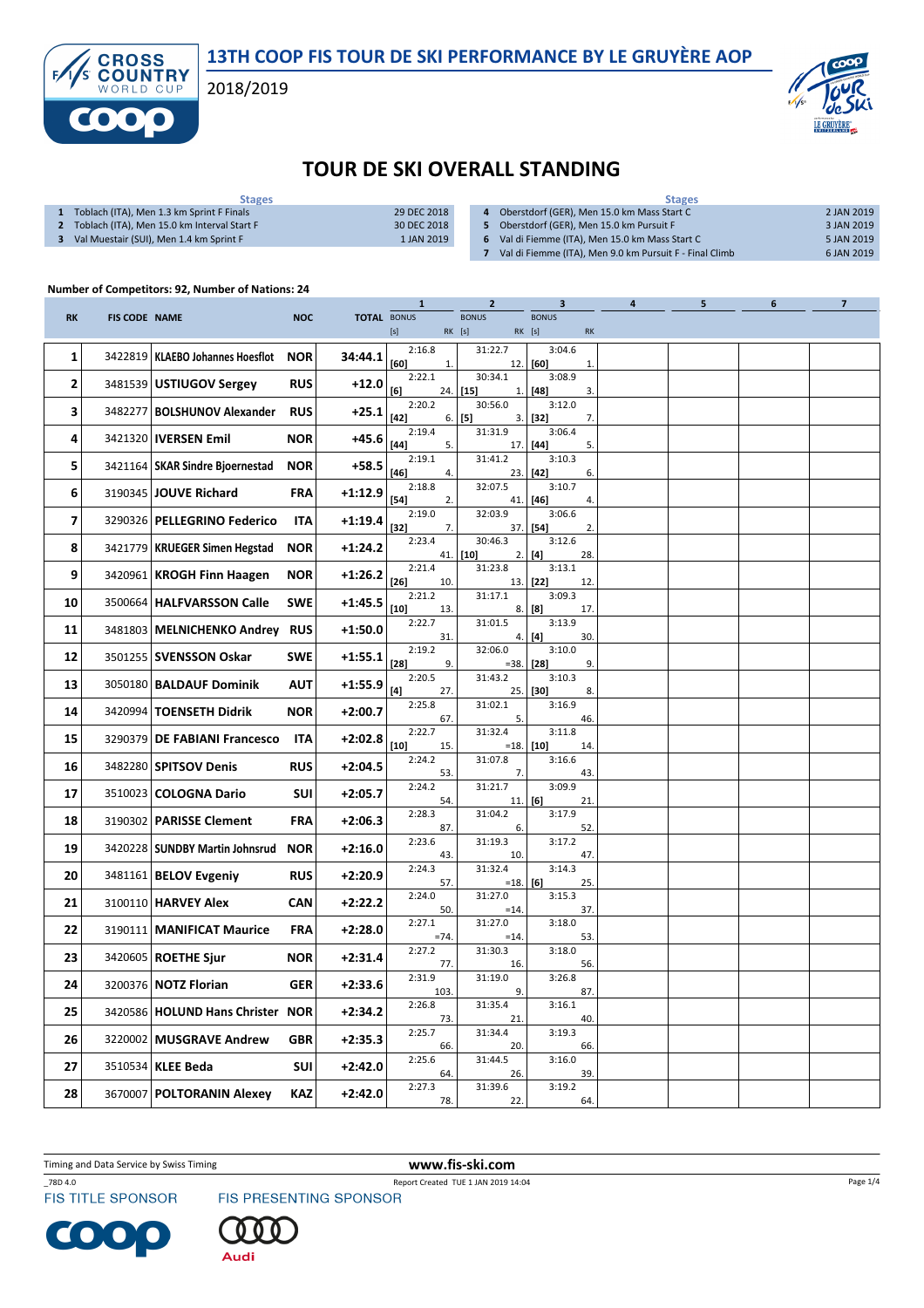



## TOUR DE SKI OVERALL STANDING

|           |                      |                                   |            |                    | $\mathbf{1}$            | $\overline{2}$         | $\overline{\mathbf{3}}$                 | $\overline{\mathbf{a}}$ | 5 | 6 | $\overline{7}$ |
|-----------|----------------------|-----------------------------------|------------|--------------------|-------------------------|------------------------|-----------------------------------------|-------------------------|---|---|----------------|
| <b>RK</b> | <b>FIS CODE NAME</b> |                                   | <b>NOC</b> | <b>TOTAL BONUS</b> |                         | <b>BONUS</b><br>RK [s] | <b>BONUS</b><br>RK [s]<br>$\mathsf{RK}$ |                         |   |   |                |
| 29        |                      | 3190268   BACKSCHEIDER Adrien     | <b>FRA</b> | $+2:44.3$          | 2:23.2<br>39            | 31:48.9<br>27.         | 3:16.3<br>41                            |                         |   |   |                |
| 30        |                      | 1345875   GAILLARD Jean Marc      | <b>FRA</b> | $+2:46.8$          | 2:27.6<br>80.           | 31:41.7<br>24.         | 3:21.6<br>74.                           |                         |   |   |                |
| 31        |                      | 3501346   THORN Viktor            | <b>SWE</b> | $+2:47.4$          | 2:19.9<br>[8]<br>16.    | 32:17.3<br>44.         | 3:10.3<br>[8]<br>18.                    |                         |   |   |                |
| 32        |                      | 3481132   LARKOV Andrey           | <b>RUS</b> | $+2:51.4$          | 2:23.0<br>35.           | 31:57.8<br>33.         | 3:14.7<br>31.                           |                         |   |   |                |
| 33        |                      | 3300190 YOSHIDA Keishin           | JPN        | $+2:54.2$          | 2:28.1<br>85.           | 31:49.0<br>28.         | 3:21.2<br>70.                           |                         |   |   |                |
| 34        |                      | 3200241 BING Thomas               | GER        | $+2:57.0$          | 2:26.0<br>69.           | 31:57.1<br>32.         | 3:18.0<br>54.                           |                         |   |   |                |
| 35        |                      | 3480695   BESSMERTNYKH Alexander  | <b>RUS</b> | $+2:58.0$          | 2:25.7<br>65.           | 31:51.2<br>29.         | 3:25.2<br>85.                           |                         |   |   |                |
| 36        |                      | 3190398   LAPIERRE Jules          | <b>FRA</b> | $+2:59.3$          | 2:28.1<br>$= 83.$       | 31:58.4<br>34.         | 3:16.9<br>45.                           |                         |   |   |                |
| 37        |                      | 3020003   ESTEVE ALTIMIRAS Irineu | <b>AND</b> | $+3:00.5$          | 2:30.2<br>99.           | 31:51.9<br>30.         | 3:22.5<br>76.                           |                         |   |   |                |
| 38        |                      | 3530120   HAMILTON Simeon         | <b>USA</b> | $+3:04.5$          | 2:19.8<br>[4]<br>26.    | 32:33.9<br>55.         | 3:08.9<br>[10]<br>13.                   |                         |   |   |                |
| 39        |                      | 3510479   RUEESCH Jason           | <b>SUI</b> | $+3:05.4$          | 2:22.4<br>$[4]$<br>30.  | 32:24.0<br>49.         | 3:13.1<br>[6]<br>23.                    |                         |   |   |                |
| 40        |                      | 3300373   MIYAZAWA Hiroyuki       | JPN        | $+3:05.5$          | 2:23.0<br>34.           | 32:08.3<br>42.         | 3:18.3<br>58.                           |                         |   |   |                |
| 41        |                      | 3390103   TAMMJARV Karel          | <b>EST</b> | $+3:07.6$          | 2:23.7<br>44.           | 32:07.2<br>40.         | 3:20.8<br>69.                           |                         |   |   |                |
| 42        |                      | 3180508   HAKOLA Ristomatti       | <b>FIN</b> | $+3:08.5$          | 2:23.3<br>40.           | 32:21.3<br>47.         | 3:12.0<br>26.<br>[4]                    |                         |   |   |                |
| 43        |                      | 3200205   <b>BOEGL Lucas</b>      | GER        | $+3:11.6$          | 2:28.8<br>92.           | 31:54.3<br>31.         | 3:32.6<br>92.                           |                         |   |   |                |
| 44        |                      | 3481163   RETIVYKH Gleb           | <b>RUS</b> | $+3:14.6$          | 2:21.0<br>[6]<br>22.    | 32:37.1                | 3:14.6<br>59. [8]<br>20.                |                         |   |   |                |
| 45        |                      | 3480013 VYLEGZHANIN Maxim RUS     |            | $+3:15.6$          | 2:28.6<br>90.           | 32:06.0<br>$=38.$      | 3:25.1<br>84.                           |                         |   |   |                |
| 46        | 3200676              | <b>BRUGGER Janosch</b>            | <b>GER</b> | $+3:16.6$          | 2:26.3<br>71.           | 32:14.3<br>43.         | 3:20.1<br>68.                           |                         |   |   |                |
| 47        |                      | 3190282 JAY Renaud                | <b>FRA</b> | $+3:18.3$          | 2:22.4<br>[8]<br>19.    | 32:41.1                | 3:12.9<br>$62.$ [6]<br>22.              |                         |   |   |                |
| 48        |                      | 3190323   CHANAVAT Lucas          | <b>FRA</b> | $+3:19.0$          | 2:18.0<br>$[48]$<br>3.  | 33:49.1                | 3:08.0<br>$80.$ [24]<br>11.             |                         |   |   |                |
| 49        |                      | 1362656 LIVERS Toni               | SUI        | $+3:20.3$          | 2:31.6<br>100.          | 32:02.9<br>36.         | 3:29.9<br>90.                           |                         |   |   |                |
| 50        |                      | 3250038   EINARSSON Snorri Eythor | ISL        | $+3:22.3$          | 2:29.4<br>95.           | 32:18.4<br>46.         | 3:18.6<br>61.                           |                         |   |   |                |
| 51        |                      | 3290407   SALVADORI Giandomenico  | ITA        | $+3:23.5$          | 2:25.8<br>68.           | 32:24.3<br>50.         | 3:17.5<br>50.                           |                         |   |   |                |
| 52        |                      | 3500015 RICKARDSSON Daniel SWE    |            | $+3:25.9$          | 2:28.5<br>89.           | 32:18.3<br>45.         | 3:23.2<br>79.                           |                         |   |   |                |
| 53        |                      | 3290245   NOECKLER Dietmar        | ITA        | $+3:27.8$          | 2:23.9<br>48.           | 32:30.3<br>52.         | 3:17.7<br>51.                           |                         |   |   |                |
| 54        |                      | 3500991 WESTBERG Karl-Johan SWE   |            | $+3:28.4$          | 2:22.4<br>$[22]$<br>12. | 32:56.2<br>69.         | 3:15.9<br>38.                           |                         |   |   |                |
| 55        |                      | 3200072   KATZ Andreas            | <b>GER</b> | $+3:33.5$          | 2:27.4<br>79.           | 32:29.0<br>51.         | 3:21.2<br>71.                           |                         |   |   |                |
| 56        | 3200210              | <b>EISENLAUER Sebastian</b>       | <b>GER</b> | $+3:34.9$          | 2:24.5<br>58.           | 32:35.9<br>57.         | 3:18.6<br>60.                           |                         |   |   |                |
| 57        |                      | 3290321 GARDENER Stefano          | ITA        | $+3:35.5$          | 2:29.7<br>96.           | 32:30.6<br>53.         | 3:19.3<br>65.                           |                         |   |   |                |
| 58        |                      | 3420365   BRANDSDAL Eirik         | <b>NOR</b> | $+3:36.2$          | 2:19.8<br>$[30]$<br>8.  | 33:27.8                | 3:12.7<br>76. [10]<br>15.               |                         |   |   |                |
| 59        |                      | 3510342   BAUMANN Jonas           | SUI        | $+3:36.4$          | 2:26.6<br>72.           | 32:35.0<br>56.         | 3:18.9<br>63.                           |                         |   |   |                |
| 60        |                      | 3510472 BIELER Livio              | SUI        | $+3:38.7$          | 2:25.4<br>63.           | 32:40.0<br>61.         | 3:17.4<br>49.                           |                         |   |   |                |

Timing and Data Service by Swiss Timing WWW.fis-ski.com

\_78D 4.0 Report Created TUE 1 JAN 2019 14:04





Page 2/4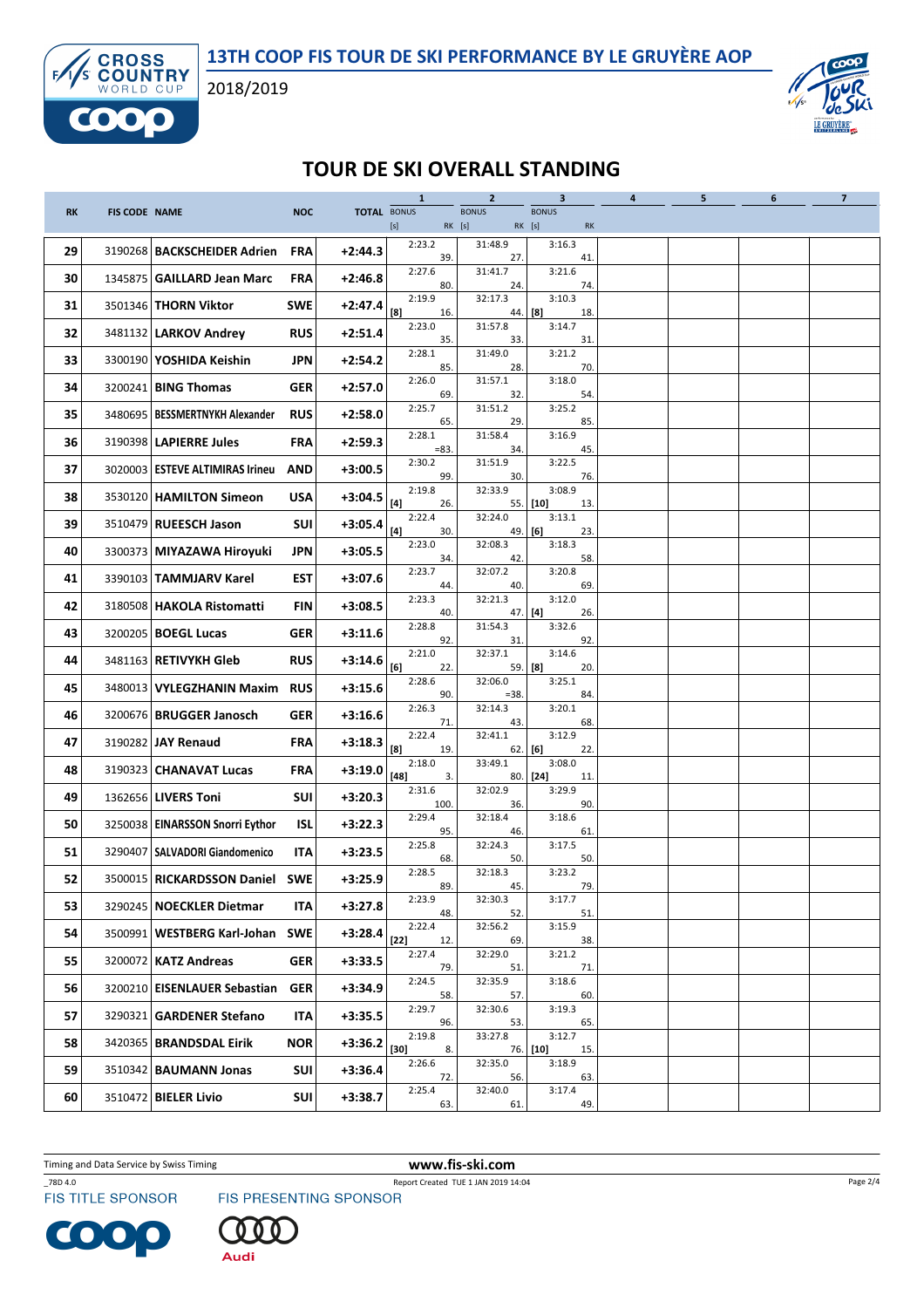



## TOUR DE SKI OVERALL STANDING

|           |                      |                                    |            | <b>TOTAL BONUS</b> | $\mathbf{1}$            | $\overline{2}$<br><b>BONUS</b> | $\mathbf{3}$                 | $\overline{\mathbf{4}}$ | 5 | 6 | $\overline{\mathbf{z}}$ |
|-----------|----------------------|------------------------------------|------------|--------------------|-------------------------|--------------------------------|------------------------------|-------------------------|---|---|-------------------------|
| <b>RK</b> | <b>FIS CODE NAME</b> |                                    | <b>NOC</b> |                    |                         | RK [s]                         | <b>BONUS</b><br>RK [s]<br>RK |                         |   |   |                         |
| 61        |                      | 3200219 MAETTIG Valentin           | <b>GER</b> | $+3:44.4$          | 2:27.1<br>$=74.$        | 32:31.1<br>54.                 | 3:30.3<br>91.                |                         |   |   |                         |
| 62        |                      | 3150509   KNOP Petr                | <b>CZE</b> | $+3:45.6$          | 2:28.1<br>$= 83.$       | 32:36.9<br>58.                 | 3:24.7<br>82.                |                         |   |   |                         |
| 63        |                      | 3482260 SOBAKAREV Andrey           | <b>RUS</b> | $+3:48.9$          | 2:23.2<br>38.           | 32:45.6<br>$=63$               | 3:24.2<br>81.                |                         |   |   |                         |
| 64        |                      | 3190255 GROS Baptiste              | <b>FRA</b> | $+3:54.9$          | 2:22.1<br>[8]<br>18.    | 33:20.2                        | 3:12.7<br>$73.$ [8]<br>19.   |                         |   |   |                         |
| 65        |                      | 3200356 DOBLER Jonas               | <b>GER</b> | $+3:54.9$          | 2:28.6<br>91.           | 32:50.5<br>65.                 | 3:19.9<br>67.                |                         |   |   |                         |
| 66        |                      | 3530713   BOLGER Kevin             | <b>USA</b> | $+3:56.0$          | 2:20.8<br>[6]<br>21.    | 33:10.5<br>71.                 | 3:14.8<br>34.                |                         |   |   |                         |
| 67        |                      | 3501183   LAGESON Simon            | <b>SWE</b> | $+3:56.5$          | 2:24.8<br>60.           | 32:54.4<br>68.                 | 3:21.4<br>73.                |                         |   |   |                         |
| 68        |                      | 3150519   FELLNER Adam             | <b>CZE</b> | $+3:58.4$          | 2:26.2<br>70.           | 32:53.2<br>66.                 | 3:23.1<br>78.                |                         |   |   |                         |
| 69        |                      | 3510351   FURGER Roman             | SUI        | $+3:59.3$          | 2:23.1<br>37.           | 33:34.1<br>78.                 | 3:12.2<br>[26]<br>10.        |                         |   |   |                         |
| 70        |                      | 3100097   VALJAS Len               | <b>CAN</b> | $+4:04.0$          | 2:24.3<br>$=55.$        | 33:02.5<br>70.                 | 3:21.3<br>72.                |                         |   |   |                         |
| 71        |                      | 3290290 NIZZI Enrico               | <b>ITA</b> | $+4:15.3$          | 2:22.5<br>[8]<br>20.    | 33:29.9<br>77.                 | 3:15.0<br>36.                |                         |   |   |                         |
| 72        |                      | 3290383   RASTELLI Maicol          | <b>ITA</b> | $+4:23.6$          | 2:23.0<br>36.           | 33:26.6<br>75.                 | 3:18.1<br>57.                |                         |   |   |                         |
| 73        |                      | 3200331   WICK Thomas              | <b>GER</b> | $+4:30.9$          | 2:29.8<br>97.           | 33:18.3<br>72.                 | 3:26.9<br>88.                |                         |   |   |                         |
| 74        | 3510417              | <b>KAESER Erwan</b>                | <b>SUI</b> | $+4:36.6$          | 2:23.9<br>47.           | 33:40.0<br>79.                 | 3:16.8<br>44.                |                         |   |   |                         |
| 75        |                      | 3530772   LUSTGARTEN Benjamin      | <b>USA</b> | $+4:37.2$          | 2:32.0<br>105.          | 33:26.4<br>74.                 | 3:22.9<br>77.                |                         |   |   |                         |
| 76        |                      | 3500330   PETERSON Teodor          | <b>SWE</b> | $+4:38.3$          | 2:21.2<br>$[10]$<br>14. | 33:56.4<br>82.                 | 3:14.8<br>35.                |                         |   |   |                         |
| 77        |                      | 3290446   ZELGER Stefan            | ITA        | $+4:44.7$          | 2:21.9<br>[4]<br>29.    | 33:52.4<br>81.                 | 3:18.5<br>59.                |                         |   |   |                         |
| 78        |                      | 3180865   VUORINEN Lauri           | <b>FIN</b> | $+4:52.7$          | 2:22.9<br>33.           | 34:05.8                        | 3:12.1<br>$86.$ [4]<br>27.   |                         |   |   |                         |
| 79        |                      | 3200435   OLEX Max                 | GER        | $+4:54.9$          | 2:23.5<br>42.           | 34:00.7<br>85.                 | 3:14.8<br>$=32.$             |                         |   |   |                         |
| 80        |                      | 3100227   THOMPSON Bob             | <b>CAN</b> | $+4:56.5$          | 2:24.9<br>62.           | 33:57.1<br>83.                 | 3:18.6<br>62.                |                         |   |   |                         |
| 81        |                      | 3510451   SCHAAD Roman             | <b>SUI</b> | $+5:02.0$          | 2:22.7<br>32.           | 34:18.7                        | 3:12.7<br>$87.$ [8]<br>16.   |                         |   |   |                         |
| 82        |                      | 3430233 BURY Kamil                 | <b>POL</b> | $+5:03.6$          | 2:23.7<br>45.           | 34:00.6<br>84.                 | 3:23.4<br>80.                |                         |   |   |                         |
| 83        |                      | 3510377   HEDIGER Jovian           | SUI        | $+5:11.6$          | 2:21.9<br>$[4]$<br>28.  | 34:23.0<br>88.                 | 3:14.8<br>$=32$              |                         |   |   |                         |
| 84        |                      | 3560101 SIMENC Miha                | <b>SLO</b> | $+5:20.4$ [6]      | 2:21.9<br>23.           | 34:40.5                        | 3:14.1<br>$93.$ [6]<br>24.   |                         |   |   |                         |
| 85        |                      | 3390101 RANKEL Raido               | EST        | $+5:21.2$          | 2:24.7<br>59.           | 34:23.4<br>89.                 | 3:17.2<br>48.                |                         |   |   |                         |
| 86        |                      | 3050198   HABENICHT Tobias         | AUT        | $+5:28.1$          | 2:23.8<br>46.           | 34:30.4<br>90.                 | 3:18.0<br>55.                |                         |   |   |                         |
| 87        |                      | 3550114 BIKSE Indulis              | LAT        | $+5:37.1$          | 2:28.4<br>88.           | 34:30.5<br>91.                 | 3:22.3<br>75.                |                         |   |   |                         |
| 88        |                      | 3220033   CLUGNET James            | <b>GBR</b> | $+5:44.4$          | 2:21.8<br>[8]<br>17.    | 34:58.2<br>96.                 | 3:16.5<br>42.                |                         |   |   |                         |
| 89        |                      | 3430103 STAREGA Maciej             | <b>POL</b> | $+5:47.3$          | 2:21.7<br>$[24]$<br>11. | 35:24.2                        | 3:13.5<br>98.   [4]<br>29.   |                         |   |   |                         |
| 90        |                      | 3120109   ENTEMAKE Maowulietibieke | <b>CHN</b> | $+5:59.7$          | 2:29.0<br>93.           | 34:48.6<br>94.                 | 3:26.2<br>86.                |                         |   |   |                         |
| 91        |                      | 3690074   KRASOVSKYI Oleksii       | <b>UKR</b> | $+6:40.3$          | 2:29.1<br>94.           | 35:27.7<br>99.                 | 3:27.6<br>89.                |                         |   |   |                         |
| 92        |                      | 3900005 CHANLOUNG Mark             | <b>THA</b> | $+6:43.9$          | 2:28.1<br>86.           | 35:35.1<br>100.                | 3:24.8<br>83.                |                         |   |   |                         |

Timing and Data Service by Swiss Timing WWW.fis-ski.com

\_78D 4.0 Report Created TUE 1 JAN 2019 14:04





Page 3/4